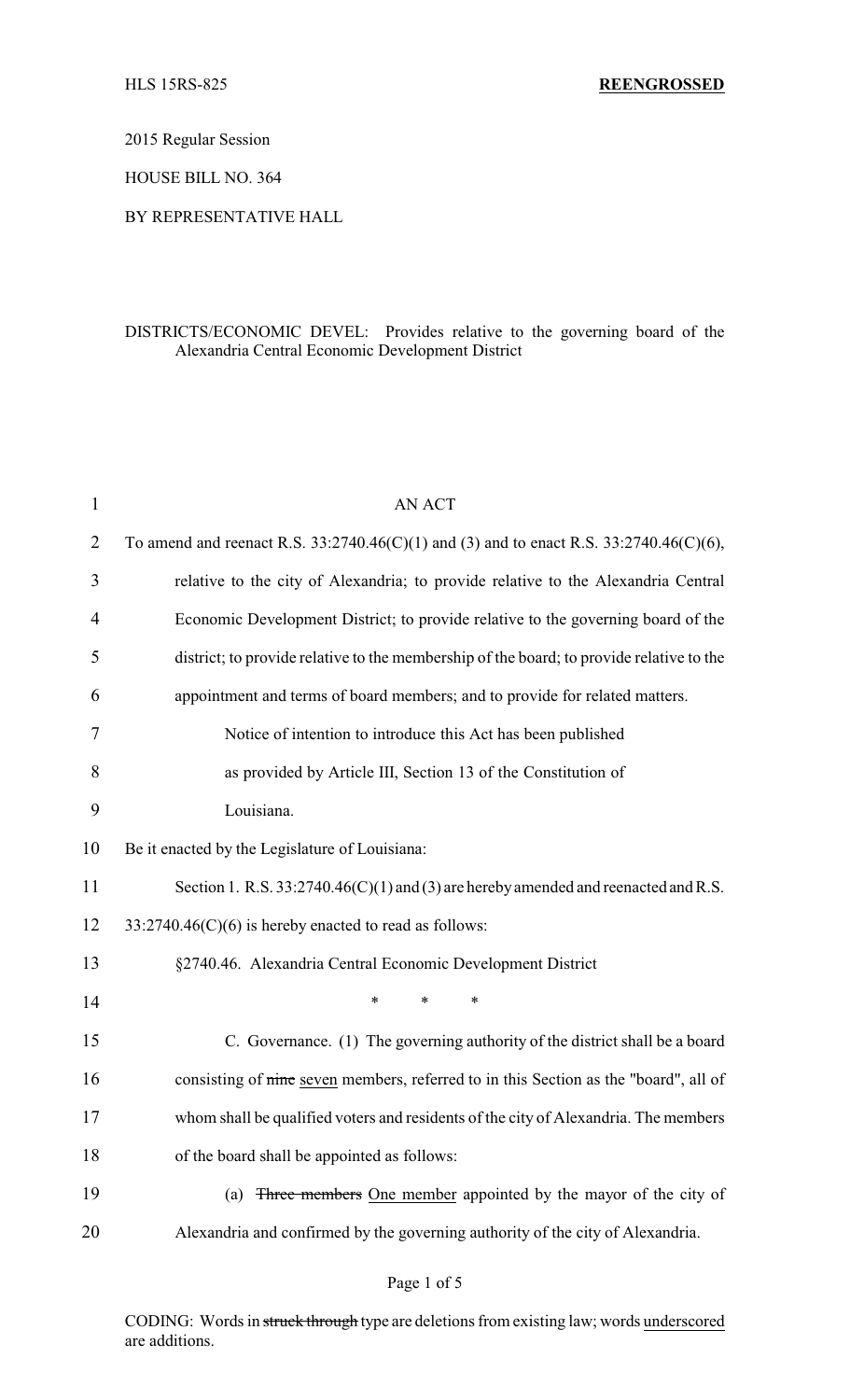| 1              | (b) Two members nominated One member appointed by the governing board                  |
|----------------|----------------------------------------------------------------------------------------|
| $\overline{2}$ | of the Central Louisiana Business League and appointed by resolution duly adopted      |
| 3              | by a majority vote of the governing authority of the city of Alexandria.               |
| 4              | (c) Two members nominated One member appointed by the governing                        |
| 5              | authority of Rapides Parish and appointed by resolution duly adopted by a majority     |
| 6              | vote of the governing authority of the city of Alexandria.                             |
| 7              | One member nominated appointed by the board of directors of the<br>(d)                 |
| 8              | Central Louisiana Chamber of Commerce and appointed by resolution duly adopted         |
| 9              | by a majority vote of the governing authority of the city of Alexandria.               |
| 10             | (e) One member nominated by the governing board appointed jointly by the               |
| 11             | governing boards of the Rapides Regional Medical Center and the CHRISTUS St.           |
| 12             | Frances Cabrini Hospital appointed by resolution duly adopted by a majority vote of    |
| 13             | the governing authority of the city of Alexandria.                                     |
| 14             | One member appointed by the Louisiana state representative who<br>(f)                  |
| 15             | represents House District 26.                                                          |
| 16             | One member appointed by the Louisiana state senator who represents<br>(g)              |
| 17             | Senate District 29.                                                                    |
| 18             | *<br>$\ast$<br>*                                                                       |
| 19             | $(3)(a)$ The twelve members of the board in office on the effective date of this       |
| 20             | Subparagraph shall continue to serve until the expiration of their then current terms. |
| 21             | The members appointed to serve upon the expiration of such current terms shall be      |
| 22             | appointed as provided in Paragraphs (1) and (2) of this Subsection. Such members       |
| 23             | shall be appointed to four-year terms after initial terms as provided in Subparagraph  |
| 24             | (b) of this Paragraph.                                                                 |
| 25             | $(b)(i)$ The three members appointed by the mayor of the city of Alexandria            |
| 26             | and confirmed by the governing authority of the city of Alexandria shall serve initial |
| 27             | terms of four years, three years, and two years, respectively, as designated by the    |
| 28             | mayor.                                                                                 |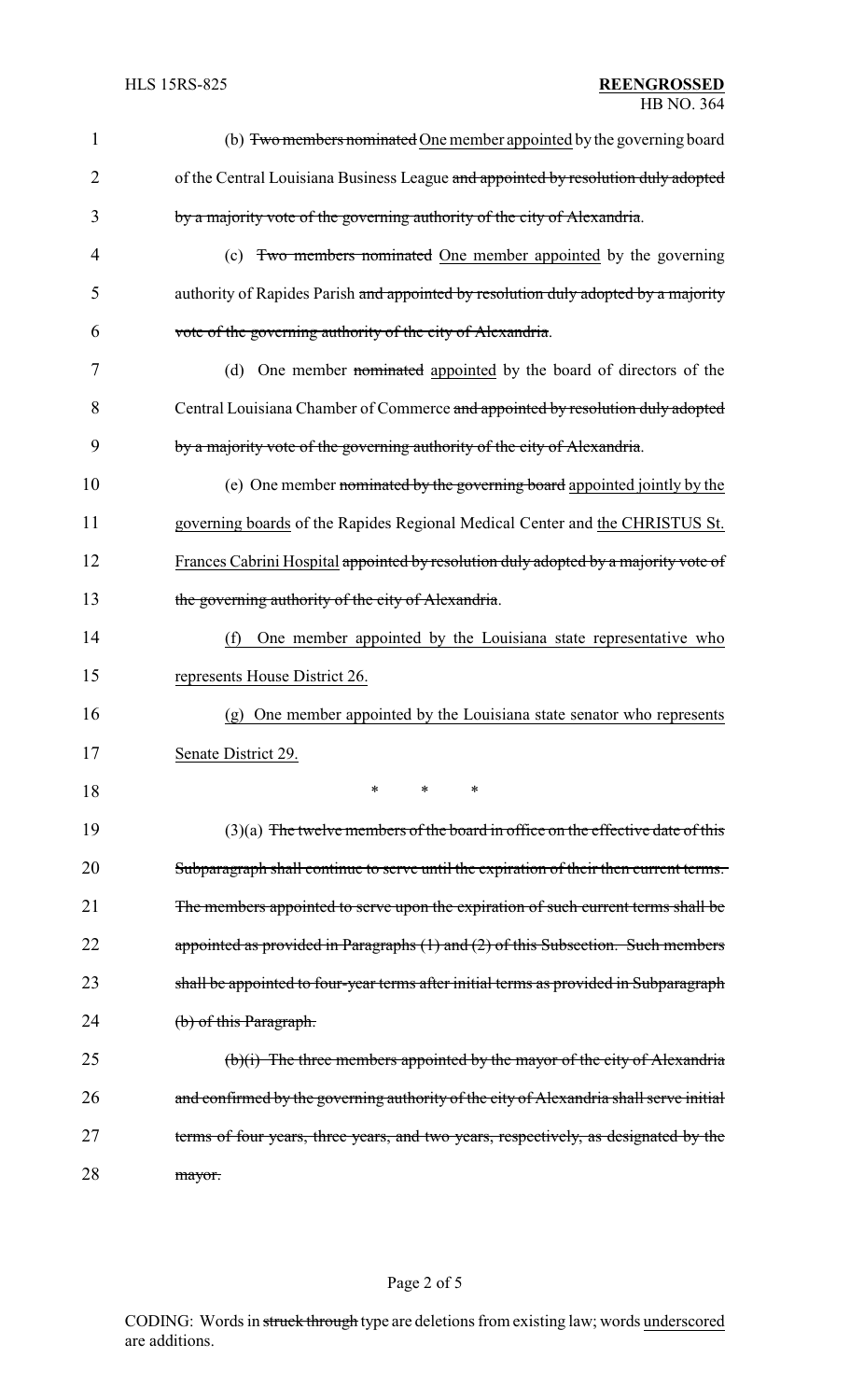## HLS 15RS-825 **REENGROSSED** HB NO. 364

| 1              | (ii) The two members nominated by the governing board of the Central                  |
|----------------|---------------------------------------------------------------------------------------|
| $\overline{2}$ | Louisiana Business League and appointed by the governing authority of the city of     |
| 3              | Alexandria shall serve initial terms of four years and three years, respectively, as  |
| 4              | designated by the governing board of the league.                                      |
| 5              | (iii) The two members nominated by the governing authority of Rapides                 |
| 6              | Parish and appointed by the governing authority of the city of Alexandria shall serve |
| 7              | initial terms of four years and three years, respectively, as designated by the       |
| 8              | governing authority of Rapides Parish.                                                |
| 9              | (iv) The member nominated by the board of directors of the Central                    |
| 10             | Louisiana Chamber of Commerce and appointed by the governing authority of the         |
| 11             | city of Alexandria shall serve an initial term of two years.                          |
| 12             | (v) The member nominated by the governing board of the Rapides Regional               |
| 13             | Medical Center and appointed by the governing authority of the city of Alexandria     |
| 14             | shall serve an initial term of one year.                                              |
| 15             | (c) Vacancies occurring prior to the expiration of a term shall be filled in the      |
| 16             | manner of the original appointment for the remainder of the unexpired term. The       |
| 17             | terms of the members of the board serving on the effective date of this Subparagraph  |
| 18             | shall terminate on such date; however, any such member shall remain in office until   |
| 19             | his successor is appointed and takes office. The successors of such members shall be  |
| 20             | appointed as provided in Paragraph (1) of this Subsection and shall serve four-year   |
| 21             | terms after initial terms as provided in Subparagraph (b) of this Paragraph.          |
| 22             | Two members shall serve an initial term of four years, two shall serve<br>(b)         |
| 23             | three years, two shall serve two years, and one shall serve one year as determined by |
| 24             | lot at the first meeting of the board.                                                |
| 25             | (c) Vacancies occurring prior to the expiration of a term shall be filled in the      |
| 26             | manner of the original appointment for the remainder of the unexpired term.           |
| 27             | (d) Board members shall be eligible for reappointment.                                |
| 28             | $\ast$<br>$\ast$<br>∗                                                                 |

# Page 3 of 5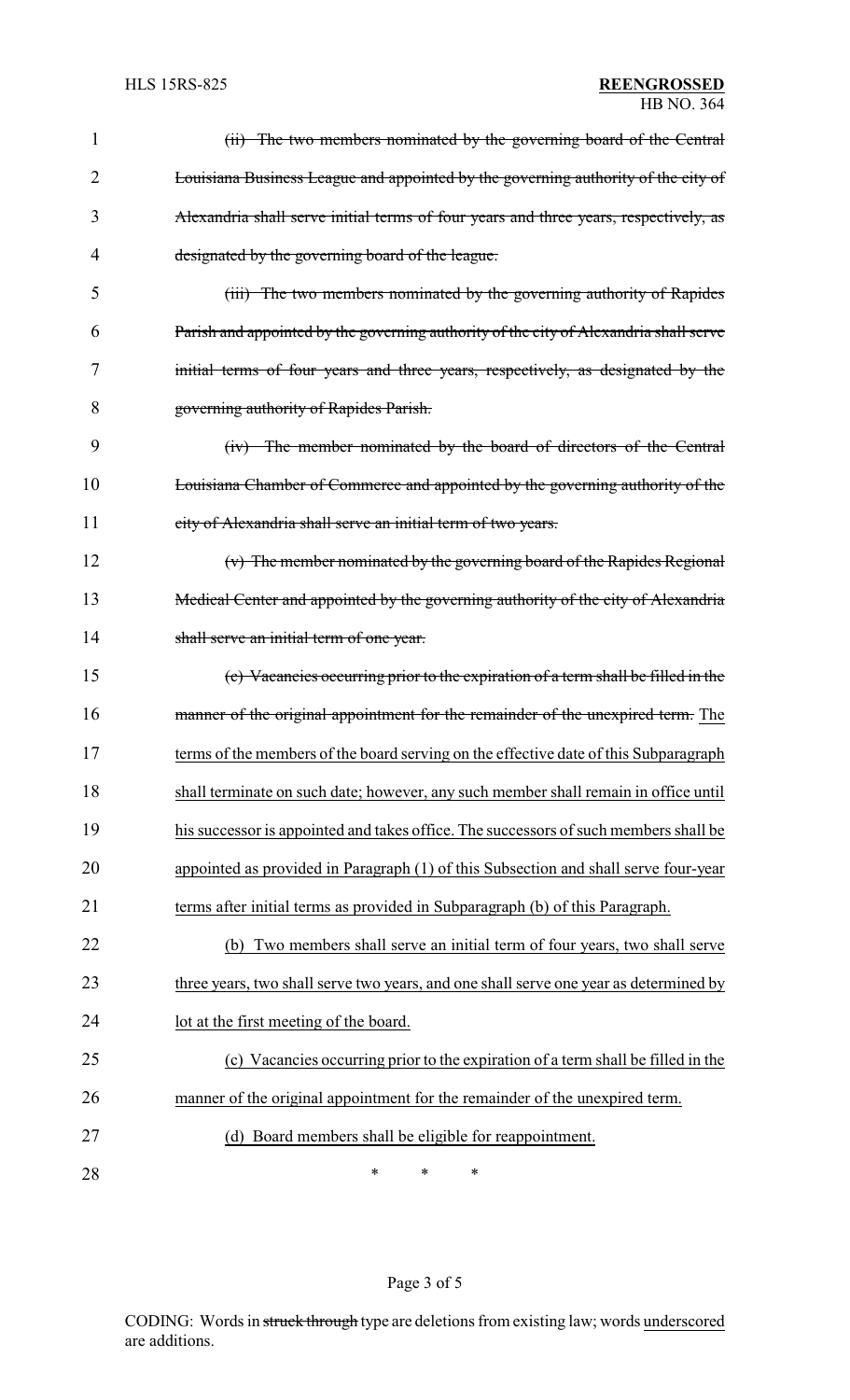#### 1 (6) Board members shall serve without compensation.

2  $*$  \* \* \*

### **DIGEST**

The digest printed below was prepared by House Legislative Services. It constitutes no part of the legislative instrument. The keyword, one-liner, abstract, and digest do not constitute part of the law or proof or indicia of legislative intent. [R.S. 1:13(B) and 24:177(E)]

| HB 364 Reengrossed | Hall<br>2015 Regular Session |
|--------------------|------------------------------|
|--------------------|------------------------------|

**Abstract:** Provides relative to the membership of the governing board of the Alexandria Central Economic Development District; makes changes to the appointment process and provides for the terms of board members.

Present law creates and provides for the Alexandria Central Economic Development District as a political subdivision of the state. Provides that the district is created for the primary purpose of redevelopment of the central business district. Provides for district boundaries.

Proposed law retains present law.

Present law provides that the district is governed by a board consisting of nine members, all of whom shall be qualified voters and residents of the city of Alexandria. Provides that the board is composed as follows:

- (1) Three members appointed by the mayor of the city of Alexandria and confirmed by the governing authority of the city of Alexandria.
- (2) Two members nominated by the governing board of the Central La. Business League and appointed by resolution duly adopted by a majority vote of the governing authority of the city of Alexandria.
- (3) Two members nominated by the governing authority of Rapides Parish and appointed by resolution duly adopted by a majority vote of the governing authority of the city of Alexandria.
- (4) One member nominated by the board of directors of the Central La. Chamber of Commerce and appointed by resolution duly adopted by a majority vote of the governing authority of the city of Alexandria.
- (5) One member nominated by the governing board of the Rapides Regional Medical Center and appointed by resolution duly adopted by a majority vote of the governing authority of the city of Alexandria.

Proposed law reduces the membership of the board of commissioners from nine to seven and provides that the board is composed as follows:

- (1) One member appointed by the mayor of the city of Alexandria and confirmed by the governing authority of the city of Alexandria.
- (2) One member appointed by the governing board of the Central La. Business League
- (3) One member appointed by the governing authority of Rapides Parish.
- (4) One member appointed by the board of directors of the Central Louisiana Chamber of Commerce.

Page 4 of 5